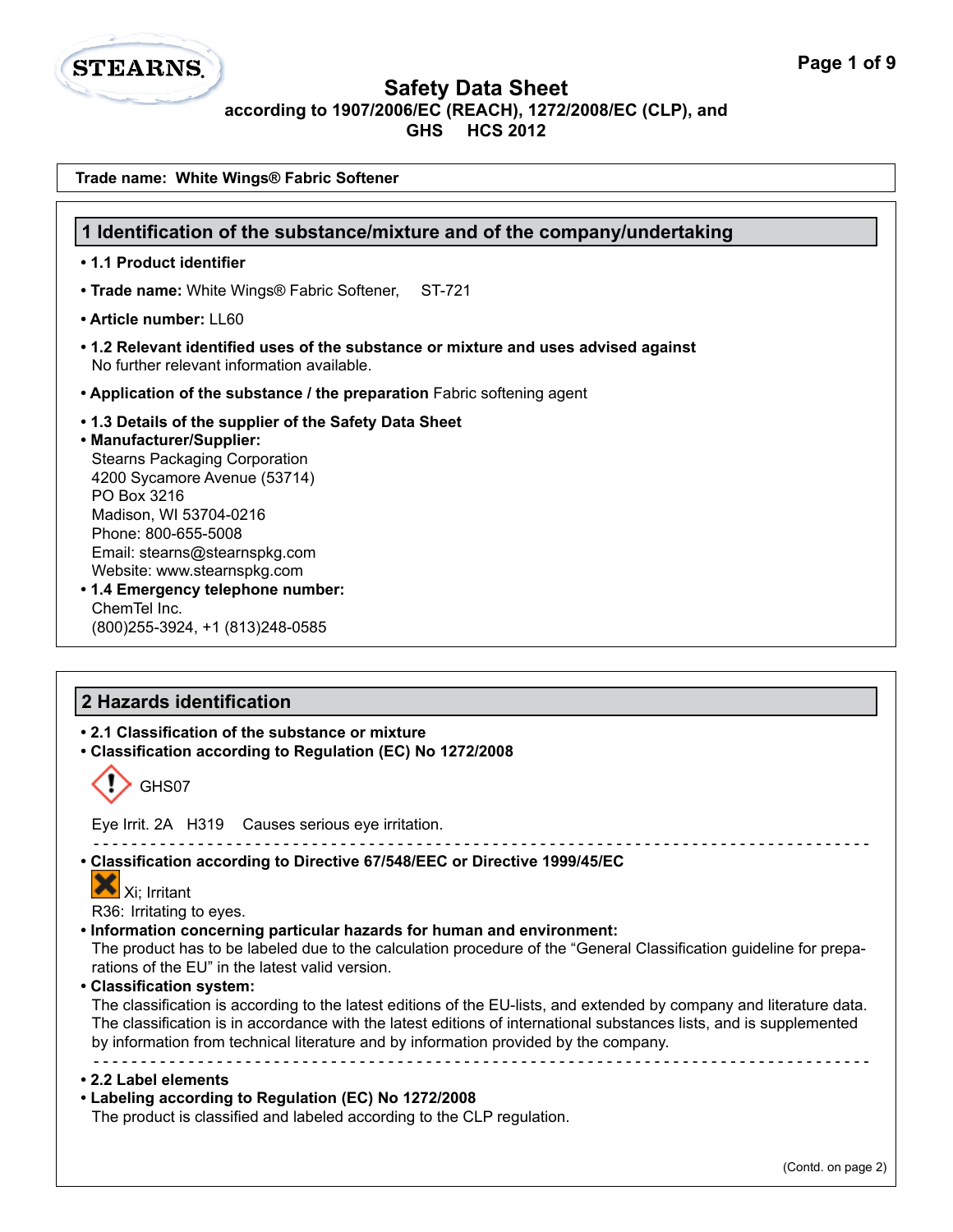

**• Additional information:** For the wording of the listed risk phrases refer to section 16.

## **4 First-aid measures**

- **4.1 Description of first aid measures**
- **After inhalation: Supply fresh air; consult doctor in case of complaints.**
- **After skin contact:**

Wash with water and rinse thoroughly.

If skin irritation continues, consult a doctor.

**• After eye contact:**

Remove contact lenses if worn.

Rinse opened eye for several minutes under running water. If symptoms persist, consult a doctor.

- **After swallowing:**  Rinse out mouth and then drink plenty of water. Do not induce vomiting; call for medical help immediately.
- **4.2 Most important symptoms and effects, both acute and delayed Gastric or intestinal disorders.**
- **Hazards No further relevant information available.**
- **4.3 Indication of any immediate medical attention and special treatment needed** If necessary oxygen respiration treatment. Medical supervision for at least 48 hours.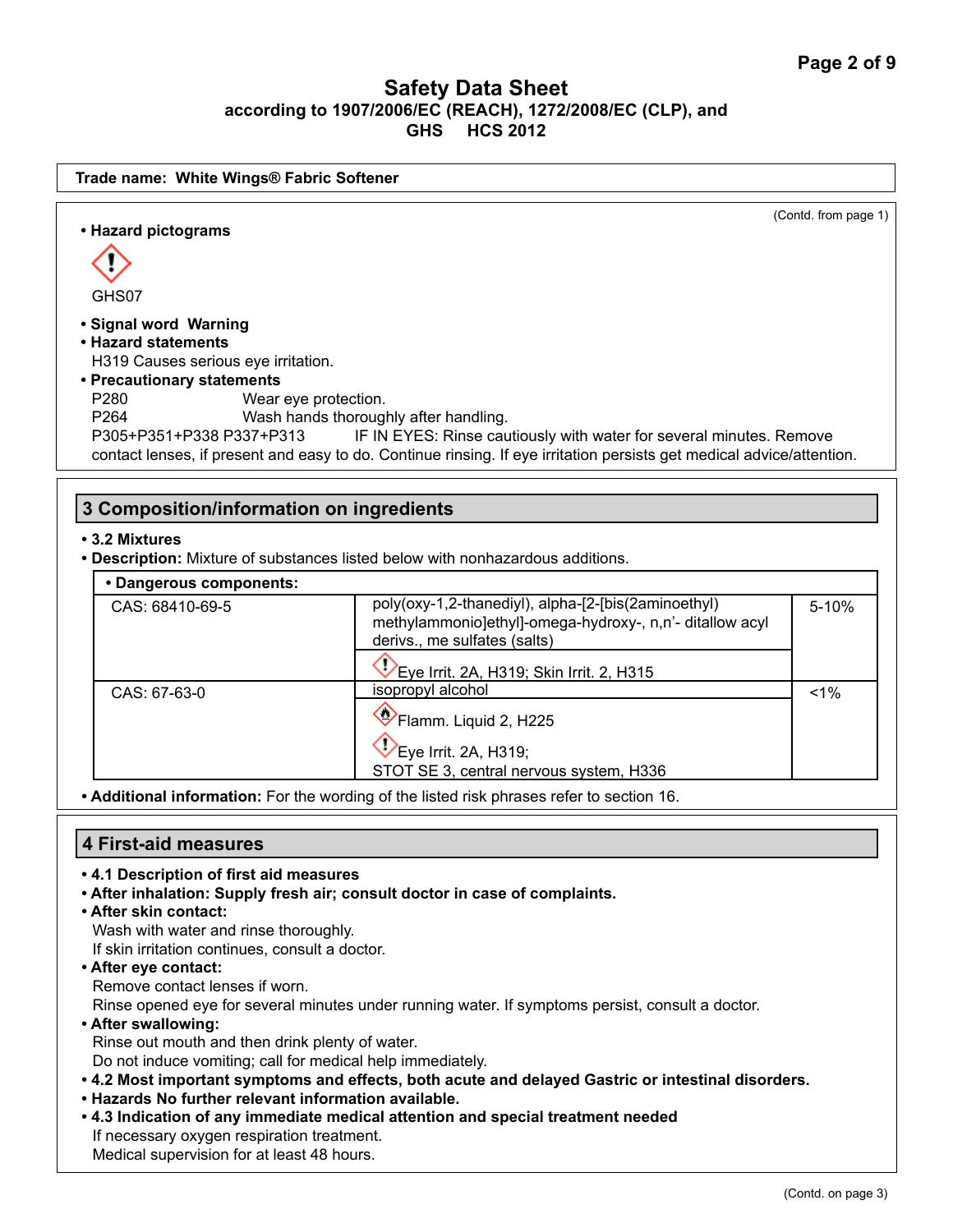**Trade name: White Wings® Fabric Softener**

(Contd. from page 2)

#### **5 Fire-fighting measures**

- **5.1 Extinguishing media**
- **Suitable extinguishing agents:** CO2, powder or water spray. Fight larger fires with water spray or alcohol resistant foam.
- **For safety reasons unsuitable extinguishing agents:** None.
- **5.2 Special hazards arising from the substance or mixture** Formation of toxic gases is possible during heating or in case of fire.
- **5.3 Advice for firefighters**
- **Protective equipment:** Wear self-contained respiratory protective device. Wear fully protective suit.
- **Additional information** No further relevant information available.

#### **6 Accidental release measures**

- **6.1 Personal precautions, protective equipment and emergency procedures** Wear protective equipment. Keep unprotected persons away. Use respiratory protective device against the effects of fumes/dust/aerosol. Ensure adequate ventilation
- **6.2 Environmental precautions:** Do not allow to enter sewers/ surface or ground water.
- **6.3 Methods and material for containment and cleaning up:** Absorb with liquid-binding material (sand, diatomite, acid binders, universal binders, sawdust). Send for recovery or disposal in suitable receptacles. Ensure adequate ventilation.
- **6.4 Reference to other sections** See Section 7 for information on safe handling. See Section 8 for information on personal protection equipment. See Section 13 for disposal information.

## **7 Handling and storage**

- **7.1 Precautions for safe handling** Ensure good ventilation/exhaustion at the workplace. Prevent formation of aerosols.
- **Information about fire and explosion protection:** Protect from heat.
- **7.2 Conditions for safe storage, including any incompatibilities**
- **Storage:**
- **Requirements to be met by storerooms and receptacles:** Avoid storage near extreme heat, ignition sources or open flame. Store in a cool location.
- **Information about storage in one common storage facility:** Store away from oxidizing agents. Store away from foodstuffs.
- **Further information about storage conditions:** Store in cool, dry conditions in well sealed receptacles.
- **7.3 Specific end use(s)** No further relevant information available.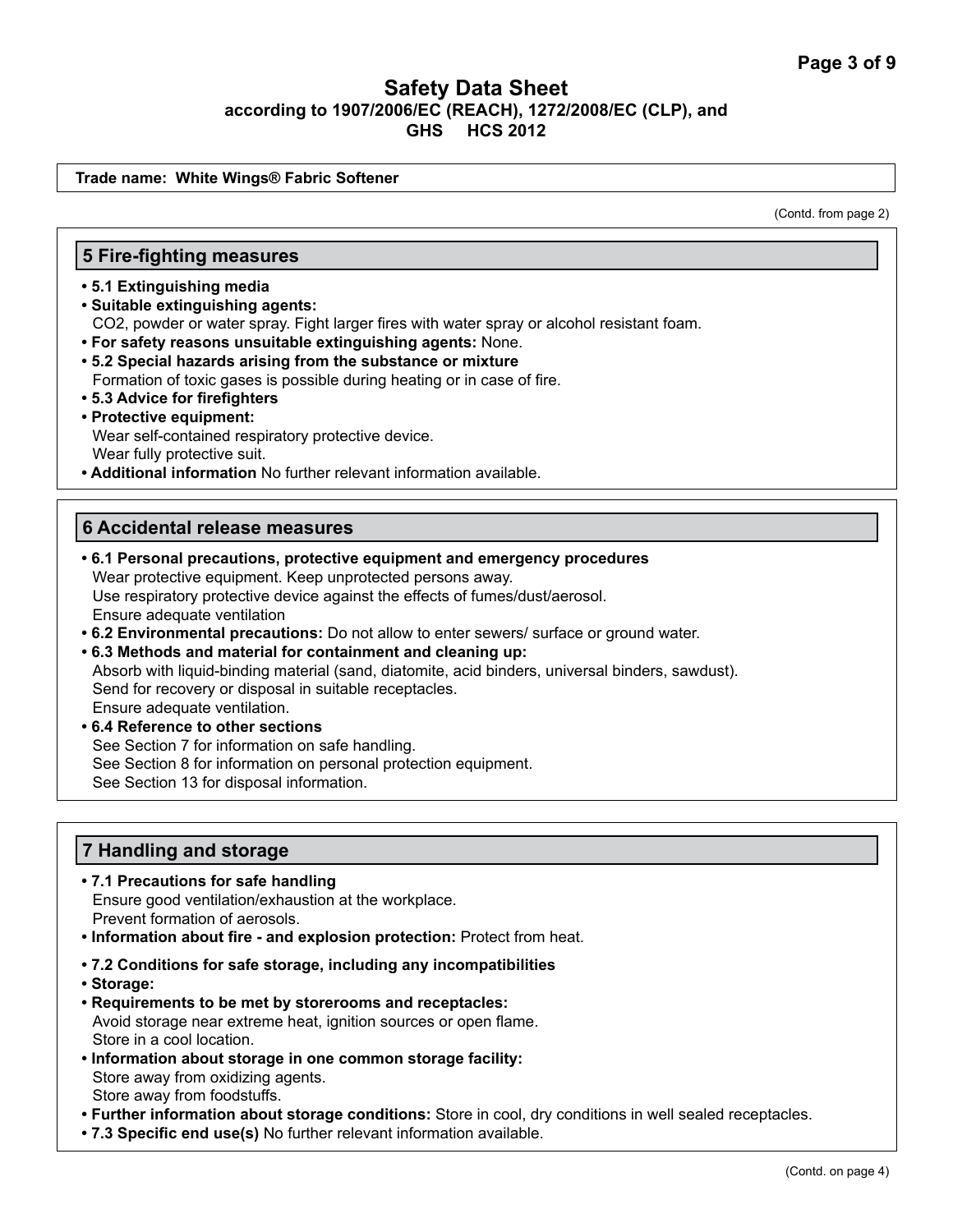**Trade name: White Wings® Fabric Softener**

(Contd. from page 3)

## **8 Exposure controls/personal protection**

**• Additional information about design of technical facilities:** No further data; see item 7.

- **8.1 Control parameters**
- **Ingredients with limit values that require monitoring at the workplace:** The product does not contain any relevant quantities of materials with critical values that have to be monitored at the workplace.
- **DNELs** No further relevant information available.
- **PNECs** No further relevant information available**.**
- **Additional information:** The lists valid during the making were used as basis.
- **8.2 Exposure controls**
- **Personal protective equipment:**
- **General protective and hygienic measures:** 
	- The usual precautionary measures are to be adhered to when handling chemicals.

Keep away from foodstuffs, beverages and feed.

Immediately remove all soiled and contaminated clothing.

Wash hands before breaks and at the end of work.

Avoid contact with the eyes and skin.

**• Respiratory protection:** 

Not required under normal conditions of use.

Use suitable respiratory protective device in case of insufficient ventilation.

NIOSH approved organic vapor respirator equipped with a dust/mist prefilter should be used.

#### **• Protection of hands:**

Gloves not required under normal conditions of use.

**• Eye protection:** 

Safety glasses

#### **• Body protection:**

Not required under normal conditions of use. Protection may be required for spills.

- **Limitation and supervision of exposure into the environment** No further relevant information available.
- **Risk management measures** See Section 7 for additional information. No further relevant information available.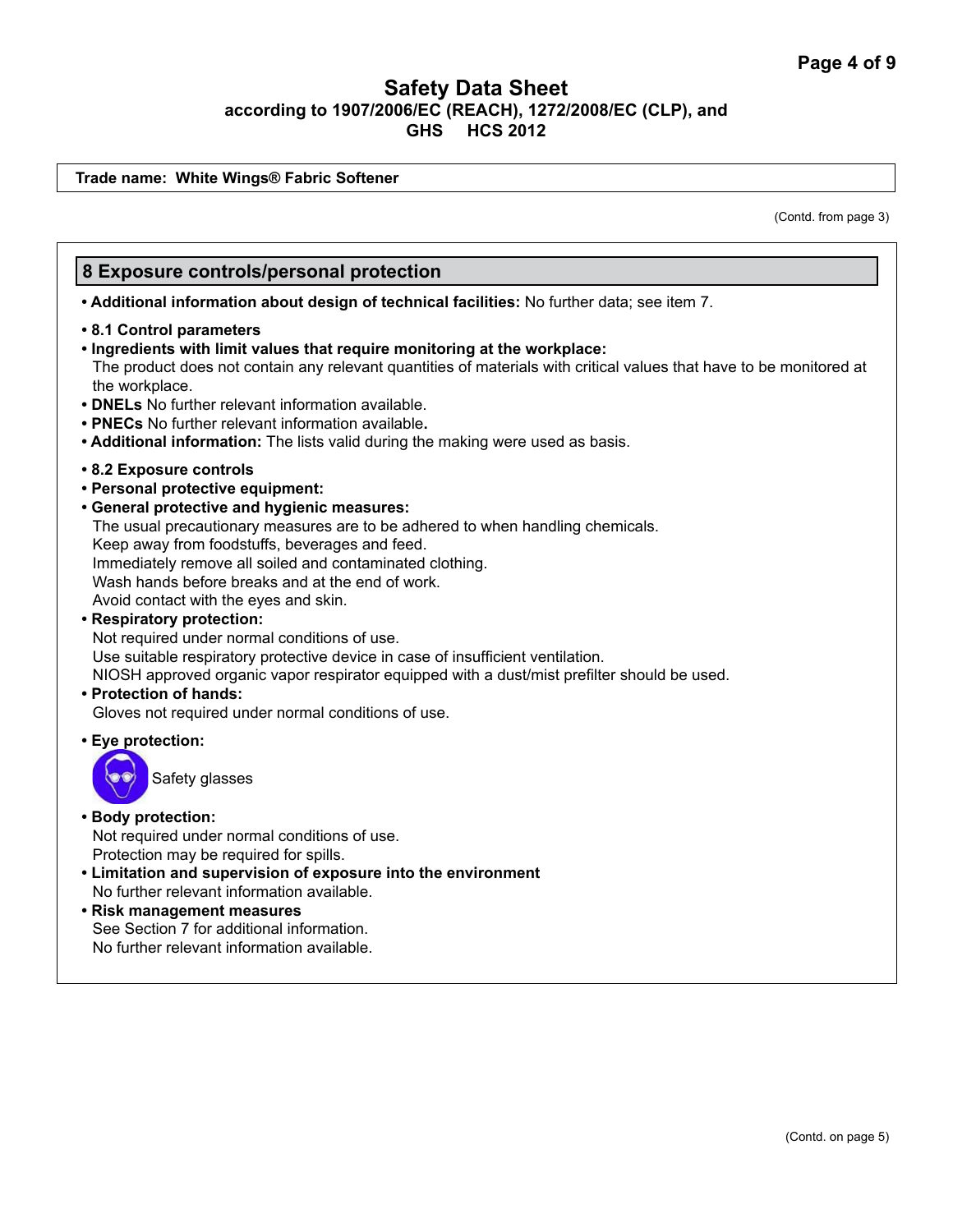**Trade name: White Wings® Fabric Softener**

(Contd. from page 4)

| 9 Physical and chemical properties                                                                  |                                                                                   |  |
|-----------------------------------------------------------------------------------------------------|-----------------------------------------------------------------------------------|--|
| • 9.1 Information on basic physical and chemical properties                                         |                                                                                   |  |
| • General Information<br>• Appearance:                                                              |                                                                                   |  |
| Form:                                                                                               | Liquid                                                                            |  |
| Color:                                                                                              | Opaque Blue                                                                       |  |
| • Odor:                                                                                             | Floral.                                                                           |  |
| • Odor threshold:                                                                                   | Not determined.                                                                   |  |
| • pH-value at 25 °C:                                                                                | $6.5 \pm 0.5$ for concentrate                                                     |  |
| • Change in condition<br><b>Melting point/Melting range:</b><br><b>Boiling point/Boiling range:</b> | Undetermined.<br>212 °F / 100 °C                                                  |  |
| • Flash point:                                                                                      | $>200$ °F / $>93$ °C                                                              |  |
| • Flammability (solid, gaseous):                                                                    | Not applicable.                                                                   |  |
| · Ignition temperature:                                                                             | Not determined.                                                                   |  |
| • Decomposition temperature:                                                                        | Not determined.                                                                   |  |
| · Self-igniting:                                                                                    | Product is not self-igniting.                                                     |  |
| • Danger of explosion:                                                                              | Product does not present an explosion hazard.                                     |  |
| <b>• Explosion limits:</b><br>Lower:<br>Upper:                                                      | Not determined.<br>Not determined.                                                |  |
| • Vapor pressure at 20 °C:                                                                          | 23 hPa                                                                            |  |
| • Density at 20 °C:<br>• Relative density<br>• Vapor density<br>• Evaporation rate                  | $1.01$ g/cm <sup>3</sup><br>Not determined.<br>Not determined.<br>Not determined. |  |
| . Solubility in / Miscibility with water:                                                           | Fully miscible.                                                                   |  |
| • Partition coefficient<br>(n-octanol/water):                                                       | Not determined.                                                                   |  |
| • Viscosity:<br>Dynamic:<br>Kinematic:                                                              | 100 mPas<br>Not determined.                                                       |  |
| • 9.2 Other information                                                                             | No further relevant information available.                                        |  |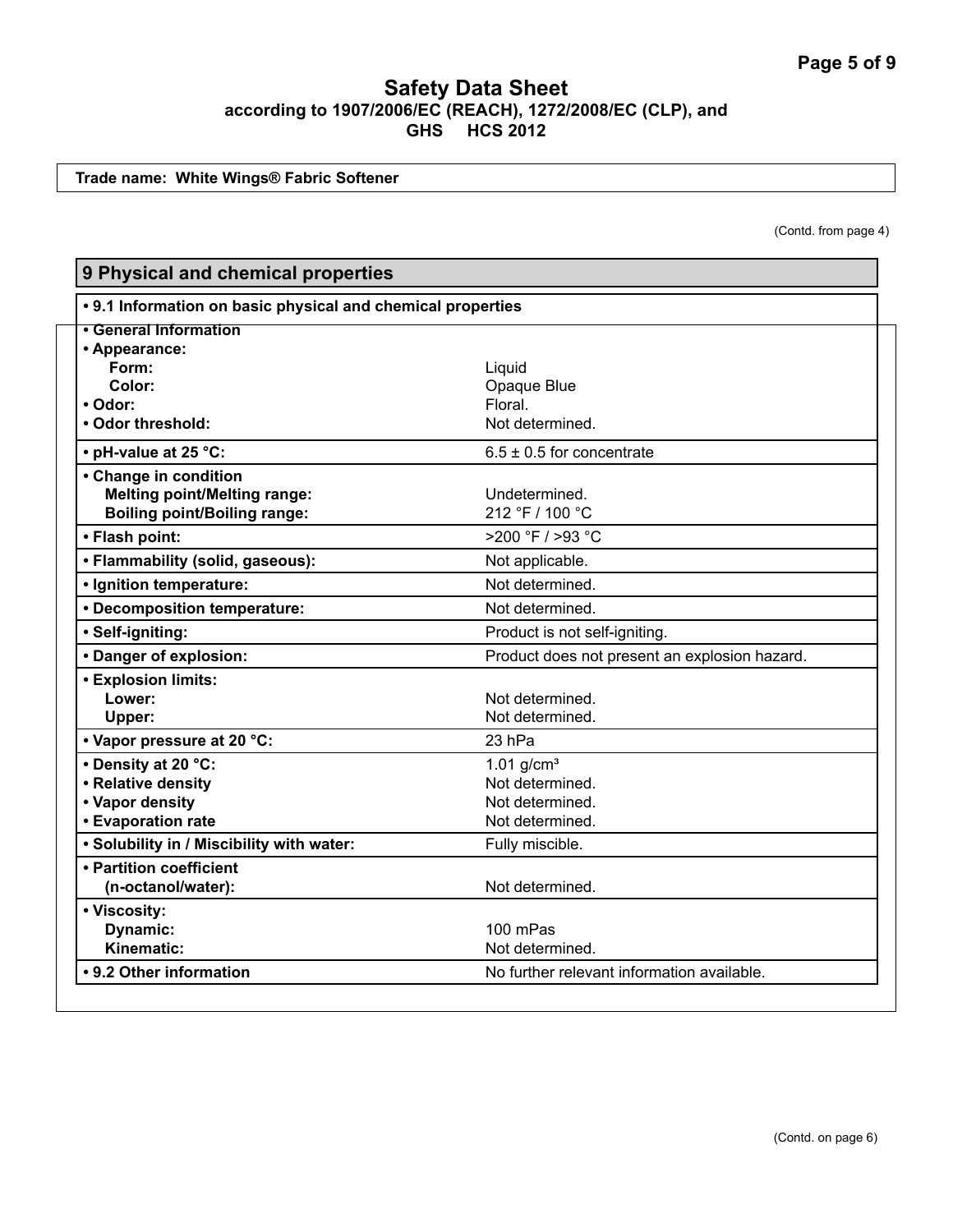**Trade name: White Wings® Fabric Softener**

(Contd. from page 5)

## **10 Stability and reactivity**

- **10.1 Reactivity** Not determined.
- **10.2 Chemical stability**
- **Thermal decomposition / conditions to be avoided:** No decomposition if used and stored according to specifications.
- **10.3 Possibility of hazardous reactions** Reacts with strong oxidizing agents. Toxic fumes may be released if heated above the decomposition point. **• 10.4 Conditions to avoid** No further relevant information available.
- **10.5 Incompatible materials:** Strong oxidizing agents.
- **10.6 Hazardous decomposition products:**

Possible in traces. Carbon monoxide and carbon dioxide Nitrogen oxides (NOx) Sulphur oxides (SOx)

## **11 Toxicological information**

#### **•11.1 Information on toxicological effects**

- **Acute toxicity:** >5,000 mg/kg
- **Primary irritant effect:**
- **on the skin:** Irritant to skin and mucous membranes.
- **on the eye:** Irritating effect.
- **Sensitization:** No sensitizing effects known.
- **Additional toxicological information:**

The product shows the following dangers according to the calculation method of the General EU Classification Guidelines for Preparations as issued in the latest version: Irritant

At long or repeated contact with skin it may cause dermatitis due to the degreasing effect of the solvent.

# **12 Ecological information**

- **12.1 Toxicity**
- **Aquatic toxicity:** No further relevant information available.
- **12.2 Persistence and degradability** No further relevant information available.
- **12.3 Bioaccumulative potential** No further relevant information available.
- **12.4 Mobility in soil** No further relevant information available.
- **Additional ecological information:**
- **General notes:**

This statement was deduced from the properties of the single components.

Due to available data on eliminability/decomposition and bioaccumulation potential a prolonged damage of the environment is unlikely.

Water hazard class 1 (German Regulation) (Self-assessment): slightly hazardous for water Do not allow undiluted product or large quantities of it to reach ground water, water course or sewage system.

(Contd. on page 7)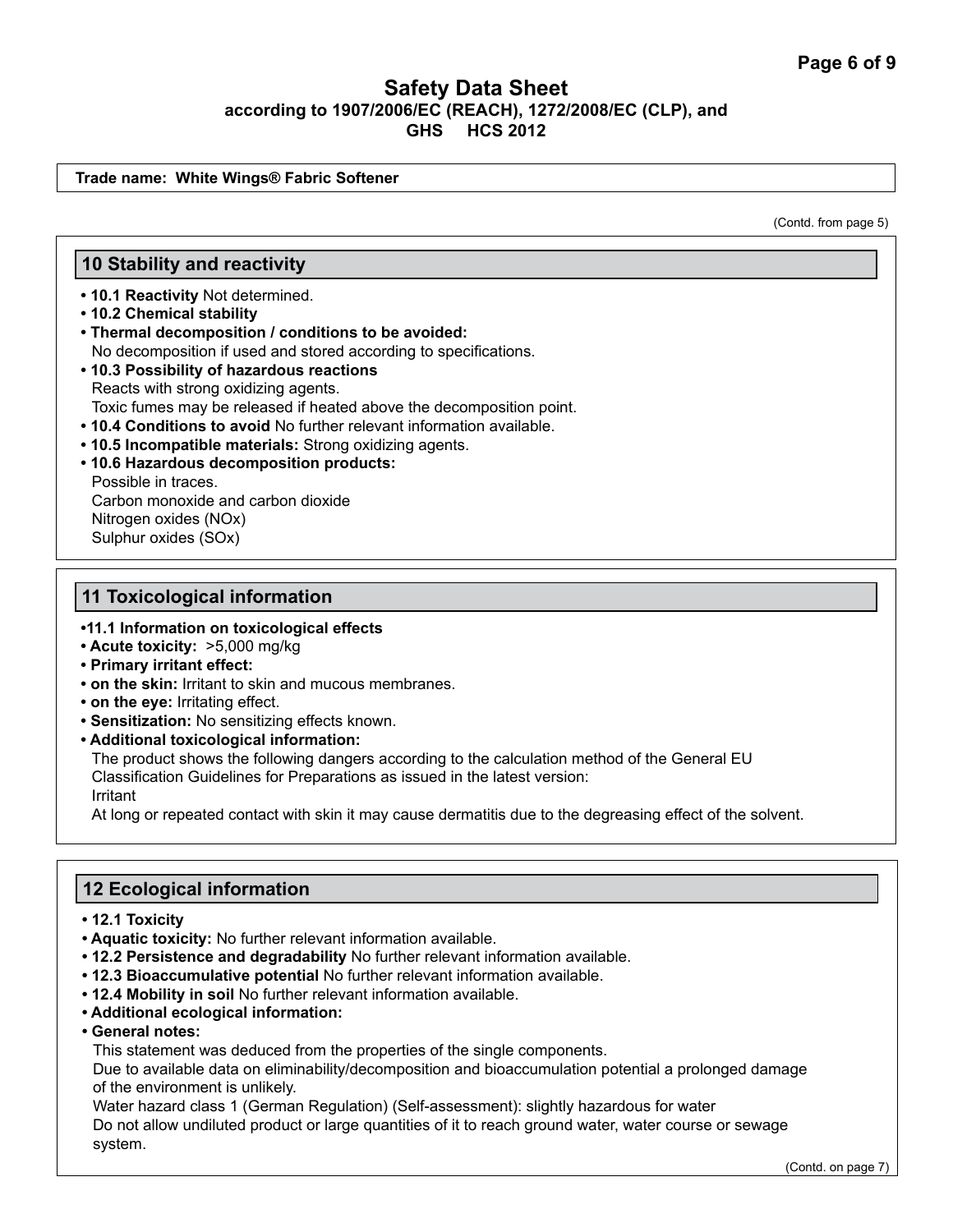# (Contd. from page 6) **Trade name: White Wings® Fabric Softener • 12.5 Results of PBT and vPvB assessment • PBT:** Not applicable. **• vPvB:** Not applicable. **• 12.6 Other adverse effects** No further relevant information available. **• PBT:** Not applicable. **• vPvB:** Not applicable. **13 Disposal considerations • 13.1 Waste treatment methods • Recommendation** Smaller quantities can be disposed of with household waste. Can be burned with household garbage after consulting with the waste disposal facility operator and the pertinent authorities and adhering to the necessary technical regulations.

**• Uncleaned packaging:**

- **Recommendation:** Disposal must be made according to official regulations.
- **Recommended cleansing agents:** Water, if necessary together with cleansing agents.

| <b>14 Transport information</b>                                                          |                                  |
|------------------------------------------------------------------------------------------|----------------------------------|
| • 14.1 UN-Number<br>• DOT, ADR, ADN, IMDG, IATA                                          | N/A                              |
| • 14.2 UN proper shipping name<br>• DOT, ADR, ADN, IMDG, IATA                            | Cleaning Compounds, NOI, liquid. |
| • 14.3 Transport hazard class(es)                                                        |                                  |
| • DOT, ADR, ADN, IMDG, IATA<br>$\cdot$ Class                                             | N/A                              |
| • 14.4 Packing group<br>• DOT, ADR, IMDG, IATA                                           | N/A                              |
| • 14.5 Environmental hazards:<br>• Marine pollutant:                                     | No.                              |
| • 14.6 Special precautions for user                                                      | Not applicable.                  |
| . 14.7 Transport in bulk according to Annex II of<br><b>MARPOL73/78 and the IBC Code</b> | Not applicable.                  |
| • UN "Model Regulation":                                                                 | Cleaning Compounds, NOI, liquid. |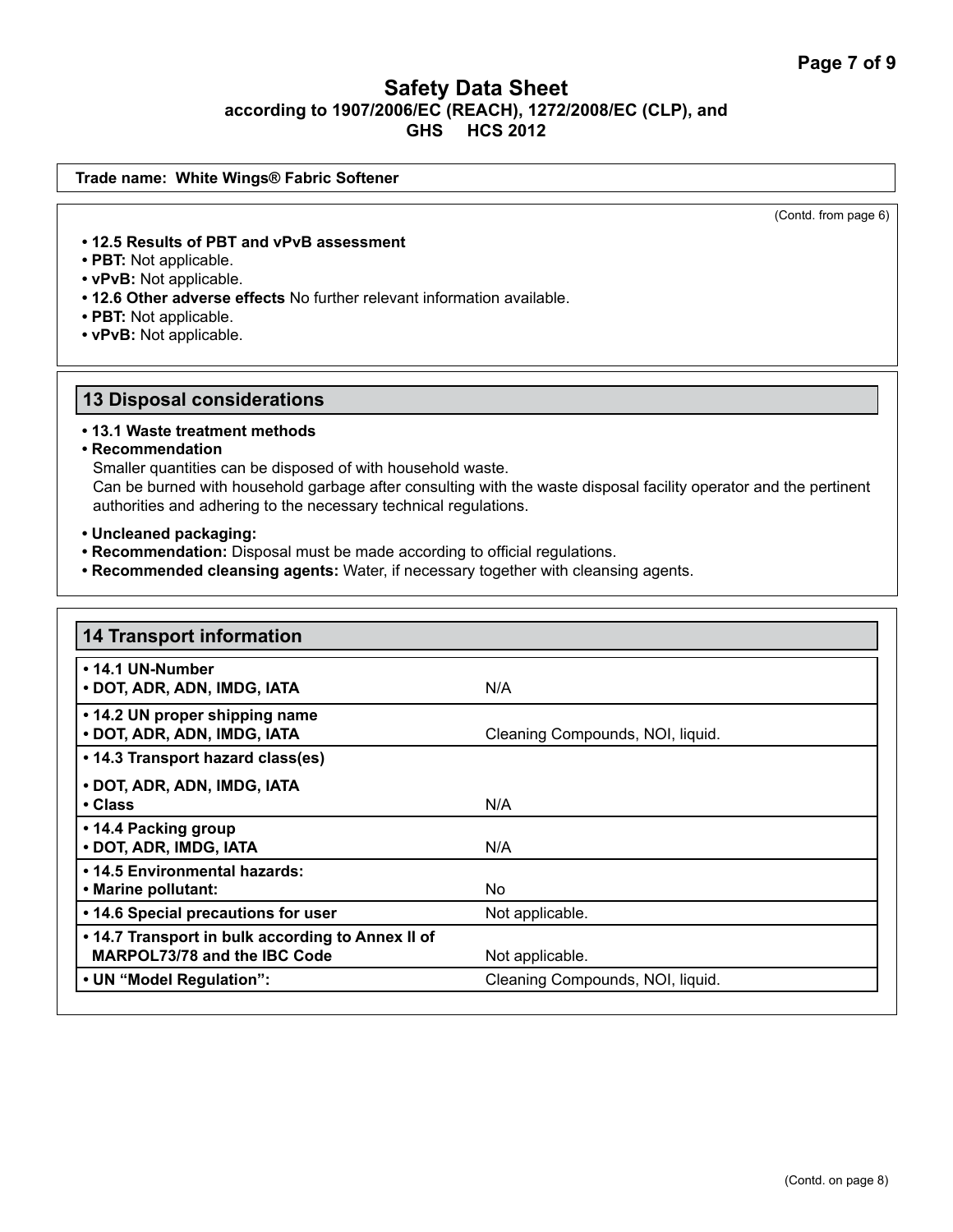**Trade name: White Wings® Fabric Softener**

(Contd. from page 7)

#### **15 Regulatory information**

- **15.1 Safety, health and environmental regulations/legislation specific for the substance or mixture**
- **United States (USA)**

• SARA

#### **• Section 355 (extremely hazardous substances):**

None of the ingredients is listed.

#### **• Section 313 (Specific toxic chemical listings):**

None of the ingredients is listed.

#### **• TSCA (Toxic Substances Control Act):**

All ingredients are listed.

**• Proposition 65 (California):**

**• Chemicals known to cause cancer:**

None of the ingredients is listed.

**• Chemicals known to cause reproductive toxicity for females:**

None of the ingredients is listed.

**• Chemicals known to cause reproductive toxicity for males:**

None of the ingredients is listed.

**• Chemicals known to cause developmental toxicity:**

None of the ingredients is listed.

**• Carcinogenic Categories**

**• EPA (Environmental Protection Agency)**

None of the ingredients is listed.

**• IARC (International Agency for Research on Cancer)**

None of the ingredients is listed.

#### **• TLV (Threshold Limit Value established by ACGIH)**

None of the ingredients is listed.

#### **• NIOSH-Ca (National Institute for Occupational Safety and Health)**

None of the ingredients is listed.

#### **• OSHA-Ca (Occupational Safety & Health Administration)**

All ingredients are listed.

**• Canada**

**• Canadian Domestic Substances List (DSL)**

All ingredients are listed.

**• Canadian Ingredient Disclosure list (limit 0.1%)**

None of the ingredients is listed.